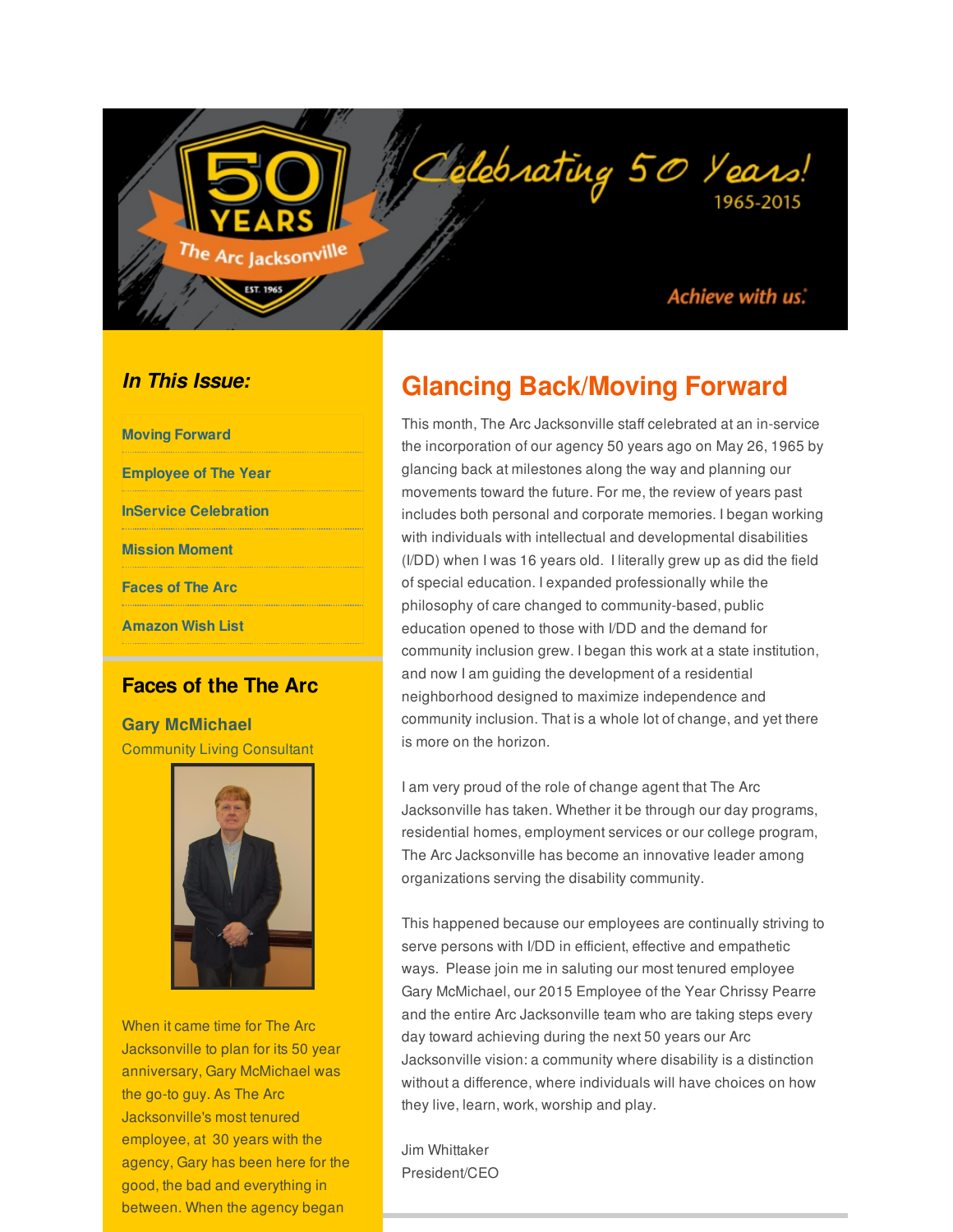putting together a historical timeline, Gary filled in the information gaps, sorted through photos and shared stories of how much things have changed.

The most memorable change Gary noted was Jim Whittaker, The Arc Jacksonville's current President/CEO, assuming leadership of the agency in 2000. "None of us would be here if it wasn't for Mr. Whittaker," said Gary. "We were about to close the doors and he turned it around."

Although the programs, leadership and agency focus may have changed, for Gary the sense of family has not.

"The Arc has always been like a family to me," said Gary.

He has created life-long friendships with co-workers, watched their children grow up and became like family to individuals served by The Arc Jacksonville.

"I fell in love with the individuals and their families and created so many personal bonds," he said.

On May 26, 2015, 50 years to the day from the agency's incorporation, The Arc Jacksonville recognized and honored Gary at a staff-wide celebration and training for his dedication to The Arc Jacksonville and for being an outstanding advocate for individuals with intellectual and developmental disabilities.

"**Because of The Arc**...": I've become the person I've really wanted to be and after 40 years I can still say I love my job." -Gary McMichael

## **Amazon Wish List**

The Arc Jacksonville's programs are

### **Employee of The Year**

Congratulations to Christine Pearre who was awarded Employee of the Year at our recent Employee InService, where we not only celebrated the agency's 50th anniversary but the great employees who've contributed to our legacy of service over the years. Christine Pearre has embraced her position as Community Living Consultant and immersed herself in the





President/CEO Jim Whittaker and Employee of The Year, Christine Pearre

in and assumed many additional responsibilities in the absence of the program manager. She has worked extensively with the staff to enhance program services and increase the educational and recreational choices available to program participants. She has volunteered at numerous events throughout the year, including speaking at schools and working at The Village Meet and Greets.

Chrisy values teamwork and works to keep open communication with other staff members and makes sure everyone stays informed. She is continually making suggestions for improvements and is never satisfied with the status quo. She is a loyal and devoted team member. For these reasons Chrisy Pearre has been chosen as The Arc Jacksonville's 2015 Employee of the Year.

## **In-Service Celebration**

On May 26th, The Arc Jacksonville celebrated its 50th Anniversary with an In-service honoring our employees and 50 years of wonderful service. During the in-service, The Arc's history and milestone moments were highlighted via a digital timeline presentation. Our President/CEO Jim Whittaker gave a brief "State of The Arc" speech addressing The Arc



Jacksonville's origins and progress over the years, where we are currently and how the agency plans to adjust to potential future needs. Special awards were given to celebrate the 2015 Employee of The Year, and staff members were recognized for completion of 5, 10, 15, 20 and 30 years of service.